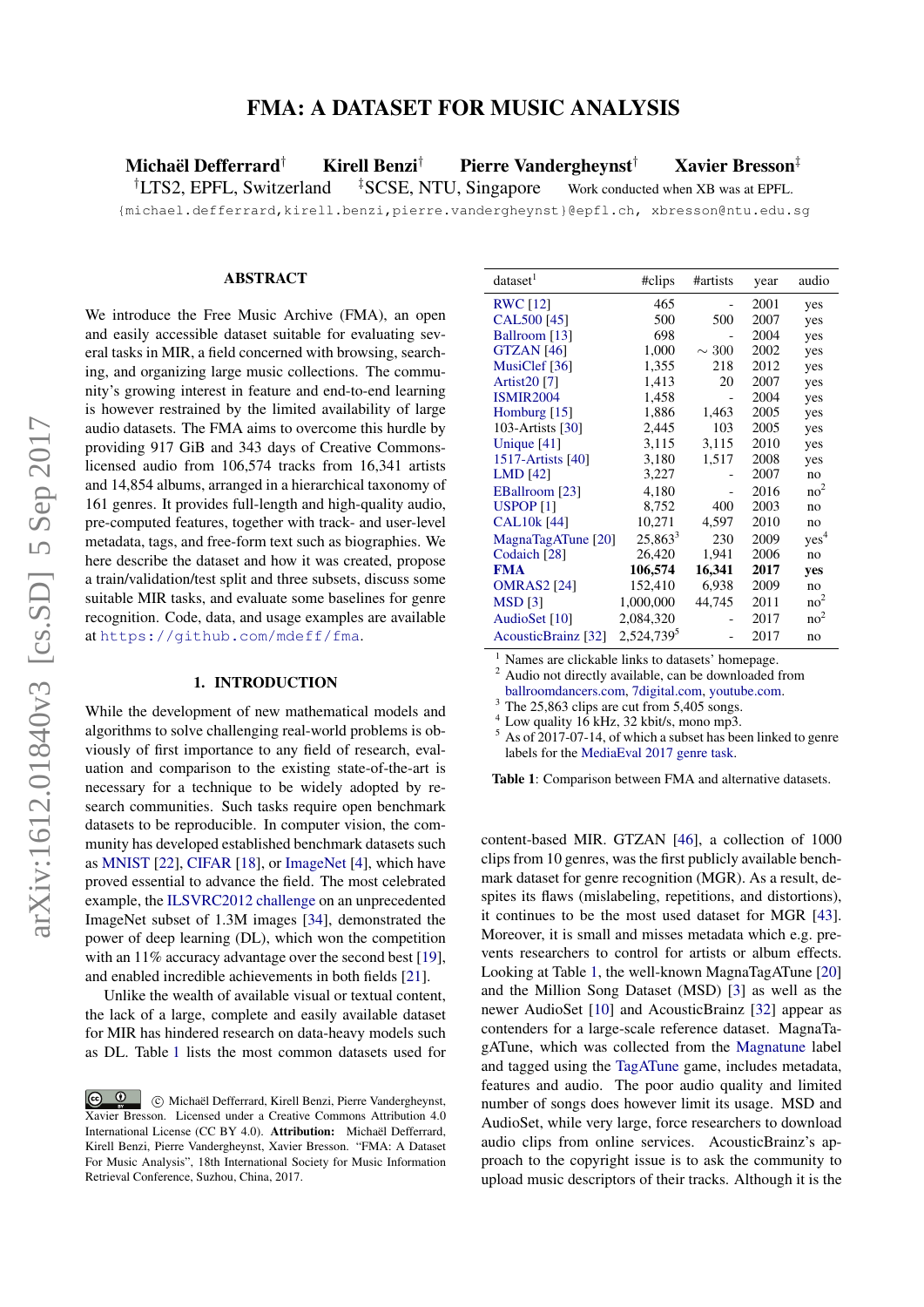<span id="page-1-1"></span>

| 100% track id     | $100\%$ title        | 93% number               |
|-------------------|----------------------|--------------------------|
| 2% information    | 14% language code    | 100% license             |
| 4\% composer      | $1\%$ publisher      | 1% lyricist              |
| 98% genres        | 98% genres_all       | 47% genre_top            |
| 100% duration     | 100% bit_rate        | 100% interest            |
| 100% #listens     | 2\% #comments        | 61% #favorites           |
| 100% date_created | 6% date recorded     | $22\%$ tags              |
| 100% album id     | $100\%$ title        |                          |
| $94\%$ type       | 96% #tracks          |                          |
| 76% information   | $16\%$ engineer      | 18% producer             |
| 97% #listens      | 12\% #comments       | 38% #favorites           |
| 97% date_created  | 64% date released    | $18\%$ tags              |
| 100% artist id    | $100\%$ name         | 25% members              |
| $38\%$ bio        | 5% associated labels |                          |
| 43% website       | 2% wikipedia page    |                          |
|                   | 5% related projects  |                          |
| 37\% location     | 23% longitude        | 23% latitude             |
| 11\% #comments    | 48% #favorites       | $10\%$ tags <sup>1</sup> |
| 99% date_created  | 8% active year begin |                          |
|                   | 2% active_year_end   |                          |

 $<sup>1</sup>$  One of the tags is often the artist name. It has been subtracted.</sup>

Table 2: List of available per-track, per-album and per-artist metadata, i.e. the columns of tracks.csv. Percentages indicate coverage over all tracks, albums, and artists.

largest database to date, it will never distribute audio. On the other hand, the proposed dataset offers the following qualities, which in our view are essential for a reference benchmark.

Large scale. Large datasets are needed to avoid overtraining and to effectively learn models that incorporate the ambiguities and inconsistencies that one finds with musical categories. They are also more diverse and allows to average out annotation noise as well as characteristics who might be confounded with the ground truth and exploited by learning algorithms. While FMA features less clips than MSD or AudioSet, every other dataset with available quality audio are two orders of magnitude smaller (Table [1\)](#page-0-0).

Permissive licensing. MIR research has historically suffered from the lack of publicly available benchmark datasets, which stem from the commercial interest in music by record labels, and therefore imposed rigid copyright. The FMA's solution is to aim for tracks which license permits redistribution. All data and code produced by ourselves are licensed under the [CC BY 4.0](https://creativecommons.org/licenses/by/4.0)) and MIT licenses.

Available audio. Table [1](#page-0-0) shows that while the smaller datasets are usually distributed with audio, most of the larger do not. They either (i) only contain features derived from the audio, or (ii) provide links to download the au-dio from an online service.<sup>[1](#page-1-0)</sup> The problem with (i) is that researchers are stuck with the chosen features and are prevented to leverage feature learning or end-to-end learning systems like DL. Moreover, we should be wary of proprietary features like those computed by commercial services such as [Echonest.](http://the.echonest.com/) The problem with (ii) is that researchers have no control, i.e. we have no assurance that the files or services will not disappear or change without notice.

Quality audio. Distributed or downloadable audio are usually clips of 10 to 30 seconds and sometimes of low quality, e.g. 32 kbit/s for MagnaTagATune or an average of 104 kbit/s for MSD [\[37\]](#page-7-9). The problem with clips is that the beginning 30 seconds of tracks may yield different results than the middle or final 30 seconds, and that researchers may not have control over which part they get. In comparison, FMA comes with full-length and high-quality audio.

Metadata rich. The dataset comes with rich metadata, shown in Table [2.](#page-1-1) While not complete in any means, it compares favorably with the MSD which only provides artist-level metadata [\[3\]](#page-6-15) or GTZAN which offers none.

Easily accessible. Working with the dataset only requires to download some .zip archives containing .csv metadata and .mp3 audio. No need to crawl the web and circumvent rate limits or access restrictions. Besides, we provide some usage examples in the usage.ipynb Jupyter notebook to start using the data quickly.

Future proof and reproducible. All files and archives are checksummed and hosted in a long-term digital archive. Doing so alleviates the risks of songs to become unavailable. Moreover, we share all the code used to (i) collect the data, (ii) analyze it, (iii) generate the subsets and splits, (iv) compute the features and (v) test the baselines. The developed code can serve as a starting point for researchers to compute their own features or evaluate their methods. Finally, anybody can recreate or extend the collection, thanks to public songs and APIs.

Note that an alternative to open benchmarking is the approach taken by the MIREX evaluation challenges: the evaluation (by the organizers) of submitted algorithms on private datasets [\[6\]](#page-6-18). This practice however incurs an approximately linear cost with the number of submissions, which put the long-term sustainability of MIREX at risk [\[26\]](#page-6-19). By releasing this open dataset, we realize part of the vision of McFee *et al*. in "a distributed, communitycentric paradigm for system evaluation, built upon the principles of openness, transparency, and reproducibility".

### 2. DATASET

### 2.1 The Free Music Archive

The dataset, both the audio and metadata, is a dump of the [Free Music Archive,](https://freemusicarchive.org/) a free and open library directed by [WFMU,](https://wfmu.org/) the longest-running freeform radio station in the United States. Inspired by [Creative Commons](https://creativecommons.org/) and the open-source software movement, the FMA provides a platform for curators, artists, and listeners to harness the potential of music sharing. The website provides a large catalog of artists and tracks, hand-picked by established audio curators. Each track is legally free to download as artists decided to release their works under permissive licenses. While there exists other sources of CC-licensed music, notably [Jamendo,](https://www.jamendo.com) FMA is unique as it combines user-generated content with the curatorial role that WFMU and others have always played. [2](#page-1-2)

#### 2.2 Creation

As of April 1st 2017, when the dataset was gathered, the online archive largest track id was 155,320, of which

<span id="page-1-0"></span> $1$  Going to the source distributor is a way to adhere with copyright.

<span id="page-1-2"></span><sup>&</sup>lt;sup>2</sup> [Interview with Jason Sigal of the Free Music Archive, Rhizome.](http://rhizome.org/editorial/2009/may/1/interview-with-jason-sigal-of-the-free-music-archi)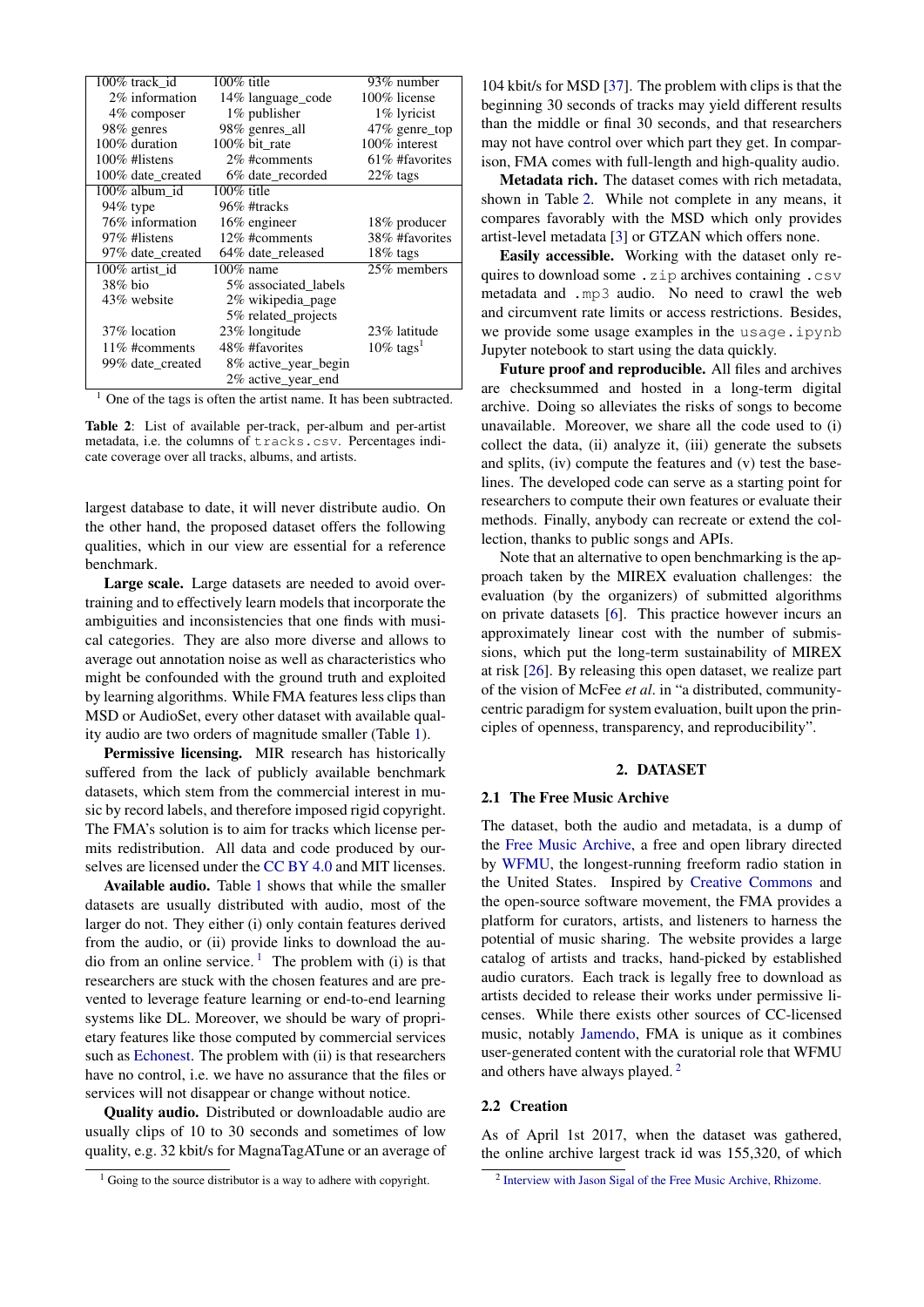<span id="page-2-0"></span>

Figure 1: (left) Growth of the archive, created in 11/2008. (right) Number of albums released per year (min 1902, max 2017).

<span id="page-2-4"></span>

| track<br>track id title |                                                                                                                                        | genres all                                                         | genre top                                              |                         | dur. listens title | album                                                                                                                    | listens tags |                                                                                                                                                                                                                               | artist<br>name                                                                                       | location                                                     |
|-------------------------|----------------------------------------------------------------------------------------------------------------------------------------|--------------------------------------------------------------------|--------------------------------------------------------|-------------------------|--------------------|--------------------------------------------------------------------------------------------------------------------------|--------------|-------------------------------------------------------------------------------------------------------------------------------------------------------------------------------------------------------------------------------|------------------------------------------------------------------------------------------------------|--------------------------------------------------------------|
| 64604<br>23500          | 150073 Welcome to Asia<br>140943 Sleepless Nights<br>i dont want to die alone [32, 38, 456]<br>A Life In A Day<br>131150 Yeti-Bo-Betty | [2, 79]<br>[322, 5]<br>$[236, 286, 15]$ Electronic<br>[25, 12, 85] | International<br>Classical<br>Experimental 138<br>Rock | 81<br>246<br>264<br>124 |                    | 683 Reprise<br>1777 Creative Commons Vol. 7<br>830 Summer Gut String<br>1149 A Life in a Day<br>183 No Life After Crypts |              | 4091 [world music, dubtronica, fusion]<br>28900 [classical, alternate, soundtrack, piano,<br>7408 [improvised, minimalist, noise,<br>6691 [idm, candlestick, romanian, candle,<br>3594 [richmond, fredericksburg, trash rock, | DubRaJah<br>Dexter Britain<br>Buildings and Mountains Oneonta, NY<br>Candlestickmaker<br>The Crypts! | Russia<br><b>United Kingdom</b><br>Romania<br>Fredericksburg |

Table 3: Some rows and columns of the metadata table, stored in tracks.csv.

<span id="page-2-5"></span>

Figure 2: Track duration (min 0, max 3 hours).

<span id="page-2-6"></span>

Figure 3: Album listens (min 0, max 3.6 millions).

109,727 were valid. The missing 45,594 ids probably correspond to deleted tracks. Figure [1](#page-2-0) illustrates the growth of the dataset. In addition to per-track metadata, the used hierarchy of 161 genres and extended per-album (480 not found) and per-artist (250 not found) metadata were col-lected via the available [API.](https://freemusicarchive.org/api)<sup>[3](#page-2-1)</sup> Finally, mp3 audio was downloaded over HTTPS. Out of all collected track ids, 180 mp3s could not be downloaded, 286 could not be trimmed by ffmpeg, and features could not be extracted from 71. Finally, the license of 2,616 tracks prohibited their redistribution, leaving us with 106,574 tracks.

While it may be argued that the dataset should be cleaned, we wanted it to resemble real world data. As such, we did not remove tracks which have too many genres, are too long, belong to rare genres, etc. Moreover, it is hard to set a threshold, algorithms shall handle outliers, and the small number of outliers will not impact performance much anyway. Researchers are obviously free to discard any track for training.



Figure 4: Per-track, album and artist tags (min 0, max 150).

# 2.3 Content

The collected metadata<sup>[4](#page-2-2)</sup> was cleaned, uniformly formatted, merged and stored in  $\text{tracks}$ ,  $\text{csv}^5$  $\text{csv}^5$  which Table [3](#page-2-4) shows an excerpt. That file is a relational table where each row represents a track and columns are listed in Table [2.](#page-1-1) For ease of use, we kept all the metadata in a single table despite the redundancy incurred by the fact that all tracks from a given artist share all artist related columns. The problem is mitigated in practice by compression for storage and by *categorical variables* for memory usage.

All the metadata available through the API has been archived. It includes song title, album, artist, and pertrack genres; user data such as per-track/album/artist favorites, play counts, and comments; free-form text such as per-track/album/artist tags, album description and artist biography. Coverage varies across fields and is reported in Table [2.](#page-1-1) Note that all that metadata has been produced by the artists when uploading their music and that while the content is curated, the curators focus on the musical content not the metadata. Figures [1,](#page-2-0) [2](#page-2-5) and [3](#page-2-6) show the distribution of albums per year, track durations, and play counts per album. See the analysis.ipynb notebook for a much more detailed analysis of the content.

The audio for each track is stored in a file which name is the track id. All tracks are mp3-encoded, most of them with sampling rate of 44,100 Hz, bit rate 320 kbit/s (263 kbit/s on average), and in stereo.

<span id="page-2-1"></span><sup>&</sup>lt;sup>3</sup> See webapi.ipynb to query the API with our helpers.

<span id="page-2-2"></span><sup>4</sup> raw\_tracks.csv, raw\_albums.csv, raw\_artists.csv

<span id="page-2-3"></span><sup>5</sup> See creation.ipynb for the code which created the dataset.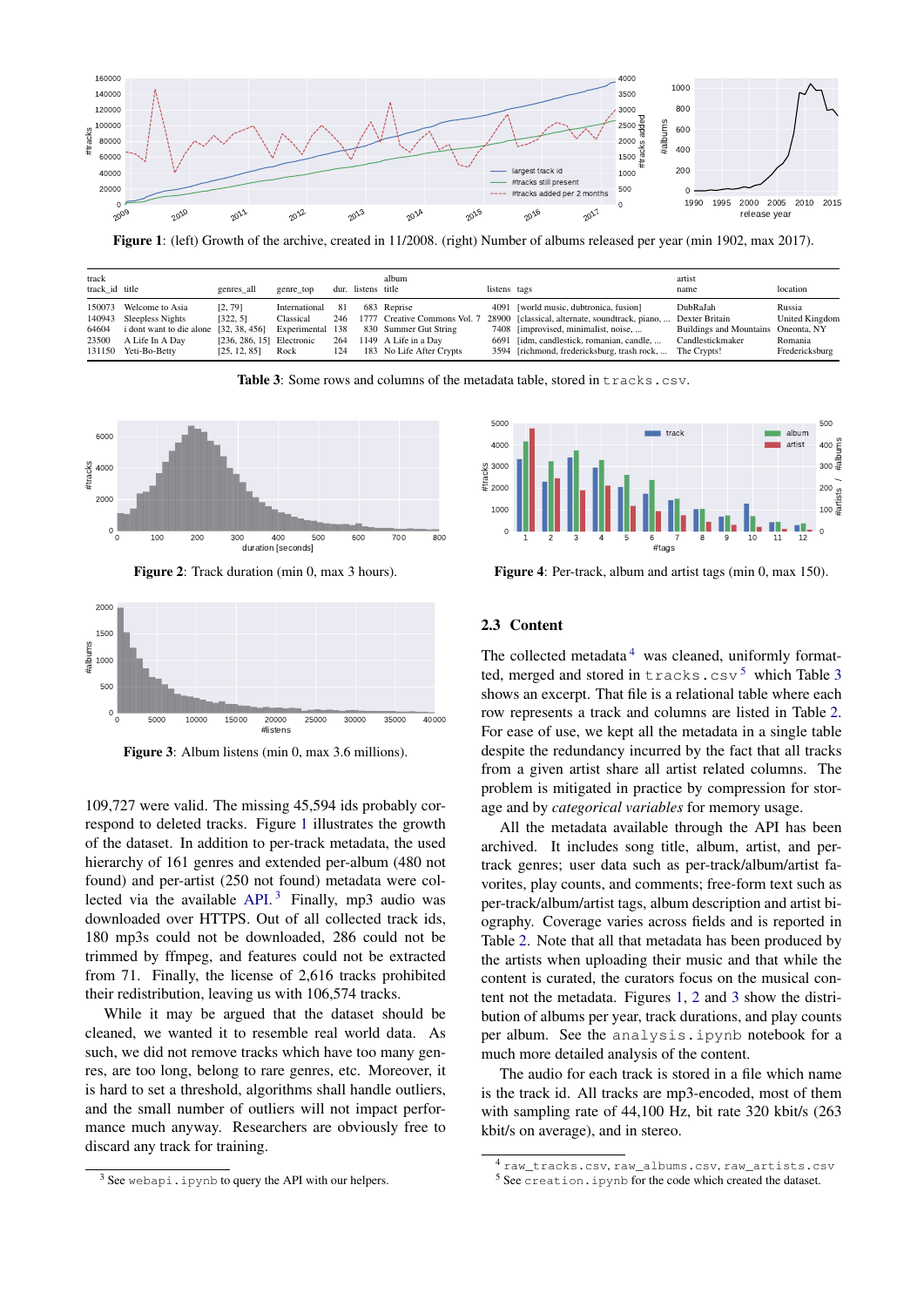<span id="page-3-0"></span>

| id                     | parent                       | top_level              | title                                              | #tracks                              |
|------------------------|------------------------------|------------------------|----------------------------------------------------|--------------------------------------|
| 38<br>15<br>12<br>1235 | None<br>None<br>None<br>None | 38<br>15<br>12<br>1235 | Experimental<br>Electronic<br>Rock<br>Instrumental | 38,154<br>34,413<br>32,923<br>14,938 |
| 25<br>89               | 12.<br>25<br>38              | 12<br>12<br>38         | Punk<br>Post-Punk<br>Avant-Garde                   | 9.261<br>1,858<br>8,693              |

Table 4: An excerpt of the genre hierarchy, stored in genres.csv. Some of the 16 top-level genres appear in the top part, while some second- and third-level genres appear in the bottom part.

<span id="page-3-1"></span>

Figure 5: (left) Example of genre hierarchy for the top-level Soul-RnB genre. Left number is the genre\_id, right is the number of tracks per genre. (right) Number of genres per track. A 3 genres limit has been introduced early on by the administrators.

### 2.4 Genres

The FMA is especially suited for MGR as it features fine genre information, i.e. multiple (sub-)genres associated to individual tracks, has a built-in genre hierarchy (Table [4\)](#page-3-0), and is annotated by the artists themselves. While the artists are the best placed to judge the positioning of their creations, they might be inconsistent and motivated by factors not necessarily objective, such as achieving a higher play count. As labeling noise is unavoidable, those labels should ideally be one of many ground truths, to be complemented by crowd-sourcing and experts (from different music metadata websites). 1255 Now 1225 Section 226 Section 226 Section 226 Section 226 Section 226 Section 226 Section 226 Section 226 Section 226 Section 226 Section 226 Section 226 Section 226 Section 226 Section 226 Section 226 Section 226 Sec

While there is no agreement on a taxonomy of genres [\[35\]](#page-7-10), we followed the hierarchy used by the archive, which is the one the authors had in mind when annotating their tracks. That hierarchy is composed of 161 genres of which 16 are roots, the others being sub-genres. Table [4](#page-3-0) shows an excerpt of that information along with the number of tracks per genre and the associated top-level genre, that is the root of the genre tree. Figure [5](#page-3-1) shows an excerpt of the tree.

In the per-track table, the genres column contain the genre ids indicated by the artist. Then, given such hierarchical information, we constructed a genres\_all column which contains all the genres encountered when traversing the tree from the indicated genres to the roots. The root genres are stored in the genres top column. Figure [5](#page-3-1) and [6](#page-3-2) shows the number of genres per track and

<span id="page-3-2"></span>

Figure 6: (top) Tracks per (sub-)genre on the full set (min 1, max 38,154). (bottom) Tracks per all 16 root genres on the medium subset (min 21, max 7,103). Note how experimental music is much less represented in the curated medium subset.

### 2.5 Features

To allow researchers to experiment without dealing with feature extraction, we pre-computed the features listed in Table [6.](#page-4-0) These are all the features the [librosa](https://github.com/librosa/librosa) Python library, version 0.5.0 [\[25\]](#page-6-20), was able to extract. Each feature set (except zero-crossing rate) is computed on windows of 2048 samples spaced by hops of 512 samples. Seven statistics were then computed over all windows: the mean, standard deviation, skew, kurtosis, median, minimum and maximum. Those 518 pre-computed features are distributed in features.csv for all tracks. [6](#page-3-3)

### 2.6 Subsets

For the dataset to be useful as a development set or for people with lower computational resources, we propose the following sets, each of which is a subset of the larger set:

- 1. Full: the complete dataset, described above. All 161 genres, unbalanced with 1 to 38,154 tracks per genre (Figure [6\)](#page-3-2) and up to 31 genres per track (Figure [5\)](#page-3-1).
- 2. Large: the full dataset with audio limited to 30 seconds clips extracted from the middle of the tracks (or entire track if shorter than 30 seconds). That trimming reduces the size of the data by a factor 10.
- 3. Medium: while root genre recognition should be treated as a multi-label problem in general, we constructed this subset for the simpler problem of single-label prediction. It makes sense as half the tracks have a single root genre (Figure [5\)](#page-3-1). As such, we selected those tracks with only one top genre and sampled the clips according to the completeness of their metadata and their popularity, hoping to select tracks of higher quality. That selection left us with 25,000 30s clips, genre unbalanced with 21 to 7,103 clips per top genre (Figure [6\)](#page-3-2), but only one of the 16 top genres per clip.

<span id="page-3-3"></span> $6$  See features.py for the code which computed the features.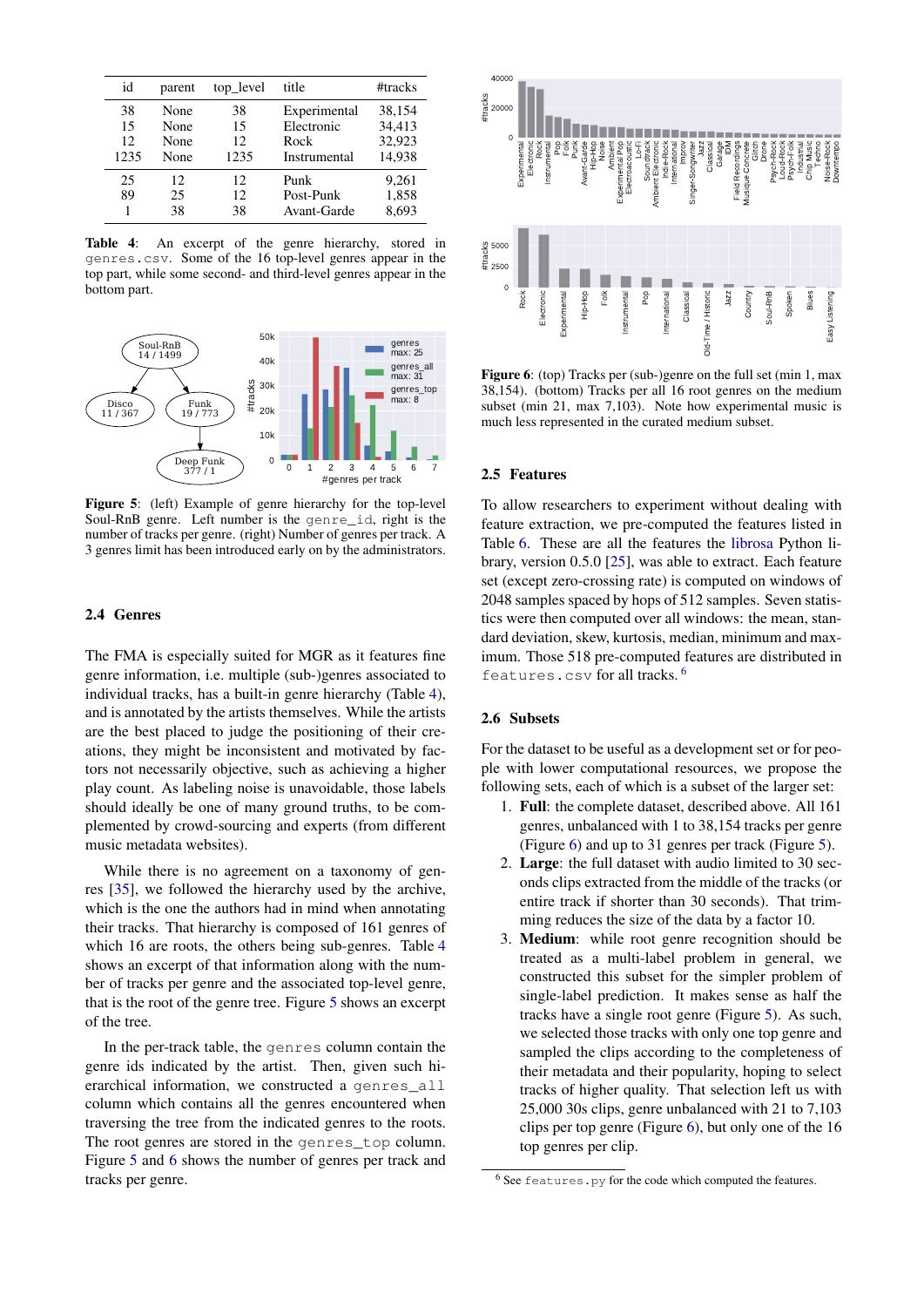4. Small: to construct a balanced subset, we selected with the same process the top 1,000 clips from the 8 most popular genres of the medium set. The subset is thus composed of 8,000 30s clips from 8 top genres, balanced with 1,000 clips per genre, 1 root genre per clip. This subset is similar to the very popular GTZAN [\[46\]](#page-7-2) with the added benefits of the FMA, that is metadata, pre-computed features, and copyright-free audio.

Table [5](#page-4-1) highlights the main differentiating factors between the proposed subsets.

## 2.7 Splits

We propose an 80/10/10% split into training, validation and test sets to make research on the FMA reproducible. Training and validation shall be merged if cross-validation is used instead. Below are the followed constraints:

- 1. Stratified sampling to preserve the percentage of tracks per genre (important for minority genres). Each root genre is guaranteed to be represented in all splits, but the ratio is only exact for the small subset (800/100/100). The seven smallest sub-genres (less than 20 tracks in total) are however not guaranteed to appear in all splits of the full and large sets.
- 2. An artist filter for artists to be part of one set only, thus avoiding any artist and album effect. It has been shown that the use of songs from the same artist in both training and test sets leads to over-optimistic accuracy and may favor some approaches [\[8,](#page-6-21) [29\]](#page-6-22).

The above constraints are satisfied for all subsets, and a track is assigned to the same split across all of them.<sup>[5](#page-0-1)</sup> The 2,231 tracks without genre label are assigned to the training set (full and large sets) as they might be useful as additional training samples for semi-supervised algorithms.

# 3. USAGE

With its rich set of metadata, user data, audio and features, the FMA is amenable to many tasks in MIR. We share below some possible uses which serve to illustrate the breadth of data available in the dataset.

# 3.1 Music Classification and Annotation

Music classification is a key problem in MIR with many potential applications. For one, a classification system enables end users to search for the types of music they are interested in. On the other hand, different music types are managed more effectively and efficiently once they are categorized into different groups [\[9\]](#page-6-23). The classification tasks which can readily be evaluated on FMA include genre recognition, artist identification, year prediction, and automatic tagging. Automatic tagging [\[2\]](#page-6-24) is a classification problem which covers different semantic categories, where tags are labels which can be any musical term that describes the genre, mood, instrumentation, and style of the song. It helps to convert the music retrieval problem to text retrieval by substituting songs with tags. In addition to supervised methods which classify music given an

<span id="page-4-1"></span>

| dataset | clips   | genres | length | size  |       |
|---------|---------|--------|--------|-------|-------|
|         |         |        | ls l   | [GiB] | #days |
| small   | 8,000   | 8      | 30     | 7.4   | 2.8   |
| medium  | 25,000  | 16     | 30     | 23    | 8.7   |
| large   | 106,574 | 161    | 30     | 98    | 37    |
| full    | 106,574 | 161    | 278    | 917   | 343   |

Table 5: Proposed subsets of the FMA.

<span id="page-4-0"></span>

| feature set           | dim. | LR | kNN | <b>SVM</b> | MLP |
|-----------------------|------|----|-----|------------|-----|
| 1 Chroma [11]         | 84   | 44 | 44  | 48         | 49  |
| 2 Tonnetz $[14]$      | 42   | 40 | 37  | 42         | 41  |
| 3 MFCC [33]           | 140  | 58 | 55  | 61         | 53  |
| 4 Spec. centroid      | 7    | 42 | 45  | 46         | 48  |
| 5 Spec. bandwidth     | 7    | 41 | 45  | 44         | 45  |
| 6 Spec. contrast [17] | 49   | 51 | 50  | 54         | 53  |
| 7 Spec. rolloff       | 7    | 42 | 46  | 48         | 48  |
| 8 RMS energy          | 7    | 37 | 39  | 39         | 39  |
| 9 Zero-crossing rate  | 7    | 42 | 45  | 45         | 46  |
| $3 + 6$               | 189  | 60 | 55  | 63         | 54  |
| $3 + 6 + 4$           | 273  | 60 | 55  | 63         | 53  |
| 1 to 9                | 518  | 61 | 52. | 63         | 58  |

Table 6: Test set accuracies of various features and classifiers for top genre recognition on the medium subset.

arbitrary taxonomy, another approach is to cluster data in an unsupervised way so that a categorization will emerge from the data itself based on objective similarity measures. Then, does genre or another taxonomy naturally come up?

#### 3.2 Genre Recognition

Music genres are categories that have arisen through a complex interplay of cultures, artists, and market forces to characterize similarities between compositions and organize music collections. Yet, the boundaries between genres still remain fuzzy, making the problem of music genre recognition (MGR) a nontrivial task [\[35\]](#page-7-10). While its utility has been debated, mostly because of its ambiguity and cultural definition, it is widely used and understood by endusers who find it useful to discuss musical categories [\[27\]](#page-6-28). As such, it is one of the most researched areas of MIR. We propose the following prediction problems of increasing difficulty:

- 1. Single top genre on the balanced small subset.
- 2. Single top genre on the unbalanced medium subset.
- 3. Multiple top genres on the large / full set.
- 4. Multiple (sub-)genres on the large / full set.

Table [6](#page-4-0) reports accuracies for problem 2 with nine mainstream feature sets and some combinations as well as four standard classifiers using scikit-learn, version 0.18.1 [\[31\]](#page-6-29). Specifically, we employed linear regression (LR) with an  $L^2$  penalty, k-nearest neighbors (kNN) with  $k = 200$ , support vector machines (SVM) with a radial basis function (RBF) kernel and a multilayer perceptron (MLP) with 100 hidden neurons. All classifiers were tested with otherwise default settings.<sup>[7](#page-4-2)</sup> Reported performance should not be taken as the state-of-the-art but rather as

<span id="page-4-2"></span> $7$  See baselines.ipynb for all details.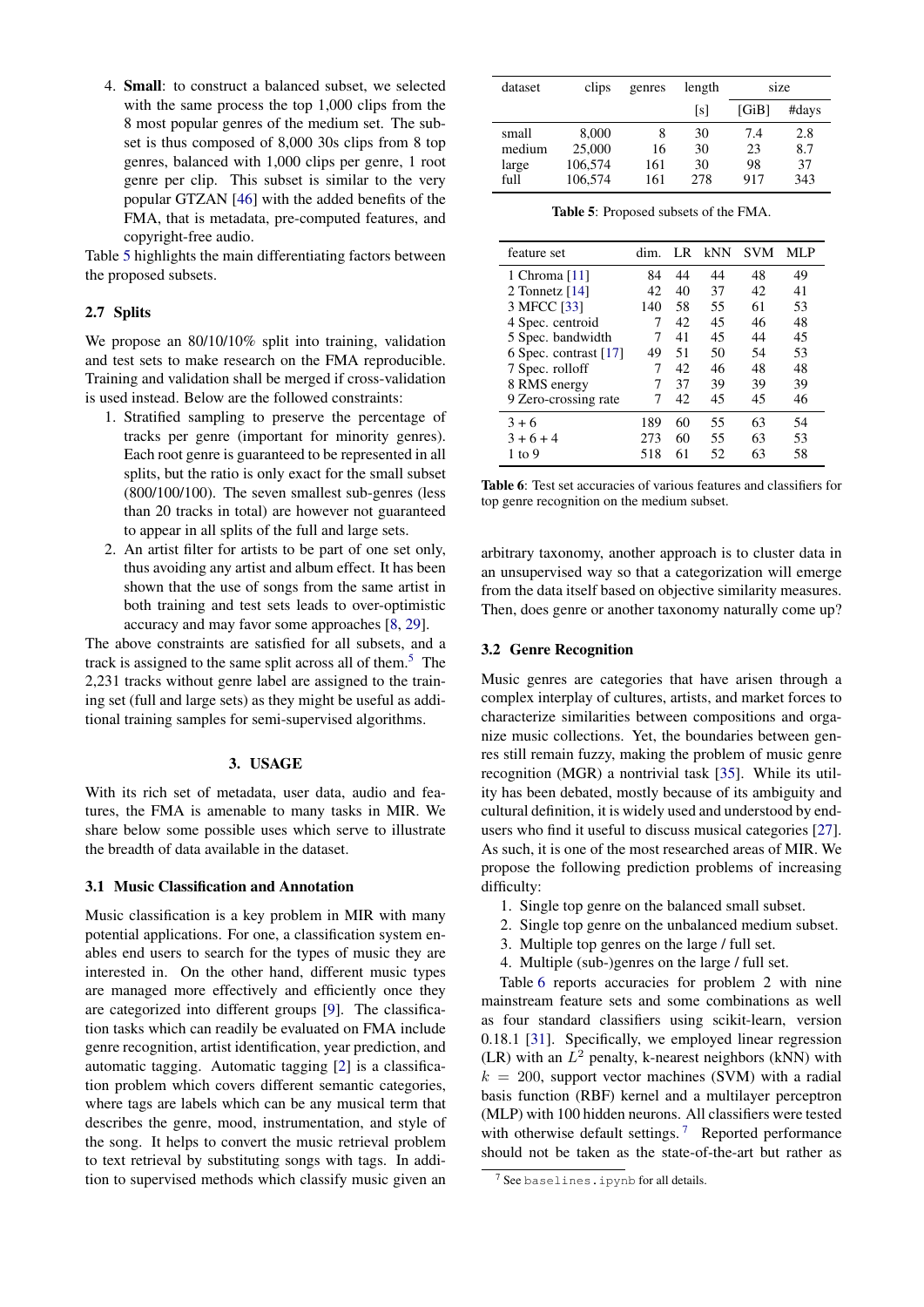a lower-bound and an indication of the task's difficulty. Moreover, the developed code can serve as a reference and is easily modified to accommodate other features and classifiers.

A major motivation to construct this dataset was to enable the use of the powerful DL set of techniques to music analysis, an hypothesized cause of stagnation on MIREX tasks [\[38\]](#page-7-12). With availability of audio, DL architectures such as convolutional neural networks and recurrent neural networks can be applied to the waveform to avoid any feature engineering. While those approaches have fallen behind learning from higher-level representations such as spectrograms [\[5\]](#page-6-30), a greater exploration of the design space will hopefully provide alternatives to solving MIR challenges [\[16\]](#page-6-31).

## 3.3 Data Analysis

While our intention was to release a large volume of audio for machine learning algorithms, analyzing audio is certainly of interest to musicologists and researchers who want to study relations with higher-level representations. Moreover, the availability of complete tracks allows proper study of music properties, for example music structure analysis. Finally, the metadata is surely a valuable addition to existing datasets (e.g. MusicBrainz, AllMusic, Discogs, Last.fm) for metadata analysis.

# 4. DISCUSSION

While the FMA can be used to evaluate many tasks, metadata is missing for e.g. mood classification or instrument recognition. However, a more thorough investigation of the available tags may reveal their feasibilities. Similarly, cover song detection may be doable if multiple versions of many songs are featured. While the present dump only captures listening and downloading counts in aggregates, [8](#page-5-0) the lists of which songs, albums and artists a user marked as favorites or commented are public, as well as *user mixes*. While not public, listening and downloading activities are logged and might be shared after anonymization.<sup>[9](#page-5-1)</sup> Moreover, users form a public social network via *friend requests*. Collecting this information would open the possibility of a large-scale evaluation of content-based recommender systems. Cover images for tracks, albums, and artists are another public asset which may be of interest. Finally, we can expect the dataset to be cross-referenced with other resources to unlock additional tasks, as has happened for example with the MSD and [AllMusic,](http://www.allmusic.com) [last.fm](https://www.last.fm) and [beaTunes](https://beatunes.com) for genre recognition [\[37,](#page-7-9) [39\]](#page-7-13), [musixmatch](https://musixmatch.com) for lyrics, [SecondHandSongs](https://secondhandsongs.com) for cover songs, or [This Is](https://www.thisismyjam.com) [My Jam](https://www.thisismyjam.com) for user play counts.

Diversity is another issue. As suggested by Figure [6,](#page-3-2) this collection is biased toward experimental, electronic, and rock music. Moreover, it does not contain mainstream music and few commercially successful artists. A common criticism of basing research on CC-licensed music is that the music is of substantially lower "quality". Moreover, it is unknown whether datasets made up of mainstream or non-mainstream music have similar properties and if algorithms tailored on one perform similarly on the other. While those points are valid for high-level tasks such as recommendation (which depend on a variety of factors beyond the acoustic content), this is a much more tenuous case for the majority of tasks, in particular perceptual tasks. Nevertheless, algorithms should ideally be evaluated on multiple datasets, which will help answer such questions.

### 5. CONCLUSION AND PERSPECTIVES

Benchmarking is an important aspect in experimental sciences — results reported by individual research groups need to be comparable. Important aspects of these are datasets that can be easily shared among researchers, together with a set of defined tasks and splits. The FMA enables researchers to test algorithms on a large-scale collection, closer to real-world environments. Even though it is still two orders of magnitude behind commercial services who have access to tens of millions of tracks,  $10$  it is of the same scale as the largest image dataset which opened the door to dramatic performance improvements for many tasks in computer vision. By providing audio, we do not limit the benchmarking to pre-computed features and allow scientists to develop and test new feature sets, learn features, or learn mappings directly from the audio. For now, music classification, and MGR in particular, is the most straightforward use case for FMA. The inclusion of a genre hierarchy makes it specially interesting, as it offers possibilities rarely found in alternative collections.

In addition to the proposed usage and many others people will find, future work on the dataset itself should focus on (i) validating the ground truth by measuring agreement by independent annotators and (ii) obtaining additional metadata and labels. If the community finds interest in the dataset and validate its use, that can be achieved by scraping the website for information not available through the API, cross-referencing with other resources, or crowdsourcing (with e.g. [Mechanical Turk](https://www.mturk.com) or [CrowdFlower\)](https://www.crowdflower.com/).

In a [post about the dataset,](https://freemusicarchive.org/member/cheyenne_h/blog/FMA_Dataset_for_Researchers) Cheyenne Hohman, the Director at the Archive, wrote that "by embracing the . . . philosophy of Creative Commons, artists are not only making their music available for the public to listen to, but also for educational and research applications". Let's hope for a future where sharing is first and researchers feed open platforms with algorithms while they feed us with data.

# 6. ACKNOWLEDGMENTS

We want to thank the team supporting the [Free Music](https://freemusicarchive.org) [Archive](https://freemusicarchive.org) as well as all the contributing artists and curators for the fantastic content they made available. We want to thank the anonymous ISMIR reviewers for their thorough reviews and many constructive comments which have improved the quality of this work. We are grateful to

<span id="page-5-0"></span><sup>8</sup> That information can be useful to e.g. analyze and predict hits.

<span id="page-5-1"></span><sup>&</sup>lt;sup>9</sup> Private discussion with the website administrators.

<span id="page-5-2"></span><sup>10</sup> [37M Echonest,](http://the.echonest.com) [30M Spotify,](https://en.wikipedia.org/wiki/Spotify) [45M last.fm,](http://www.skilledtests.com/wiki/Last.fm_statistics) [45M 7digital,](http://bupz.com/best-websites-to-buy-musics) [26M iTunes](https://www.apple.com/pr/library/2013/02/06iTunes-Store-Sets-New-Record-with-25-Billion-Songs-Sold.html)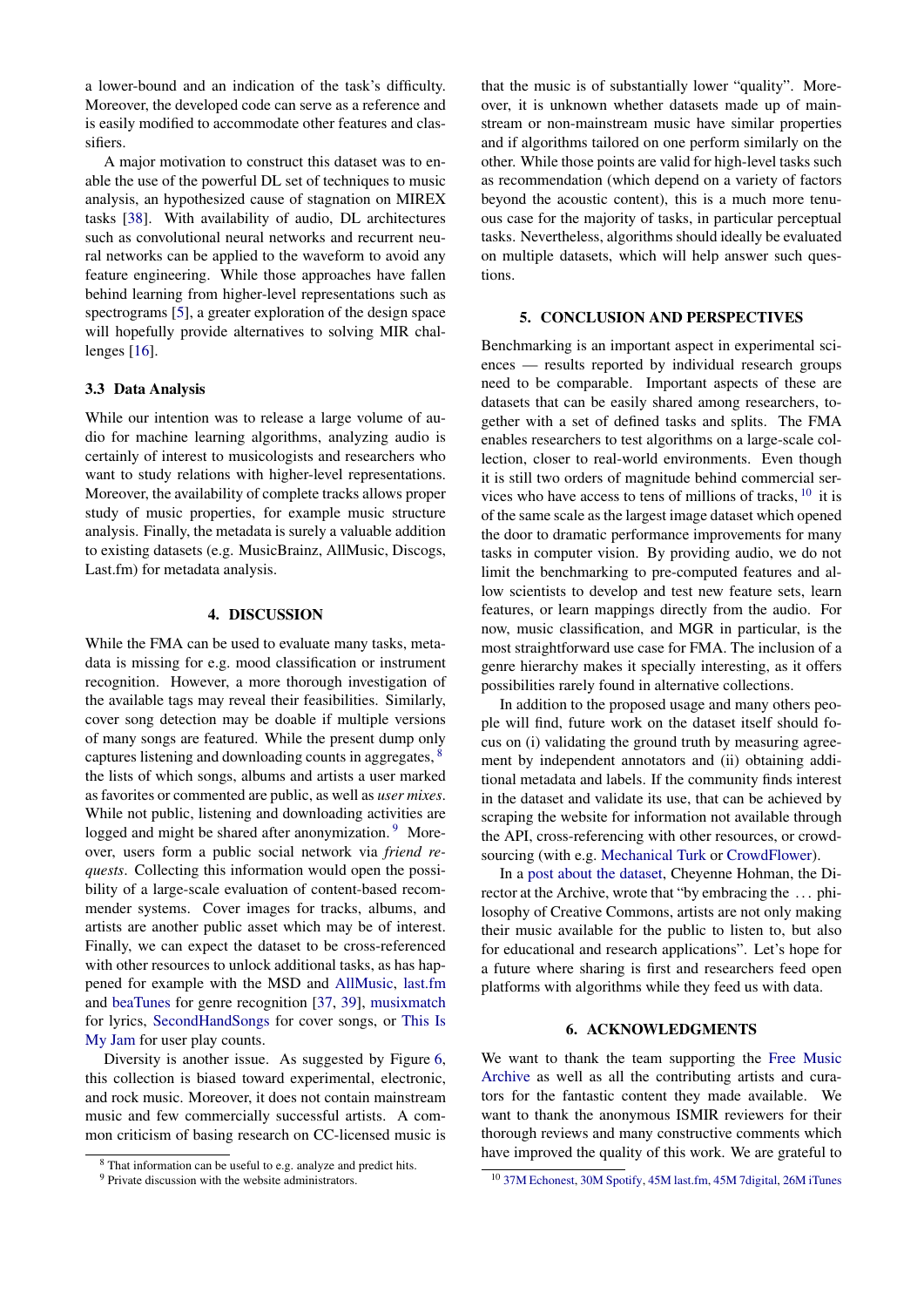SWITCH and EPFL for hosting the dataset within the context of the [SCALE-UP](https://projects.switch.ch/scale-up) project, funded in part by the swissuniversities [SUC P-2 program.](http://www.swissuniversities.ch/isci) Xavier Bresson is supported by NRF Fellowship NRFF2017-10.

### 7. REFERENCES

- <span id="page-6-11"></span>[1] A Berenzweig, B Logan, D PW Ellis, and B Whitman. A large-scale evaluation of acoustic and subjective music-similarity measures. *Computer Music J.*, 2004.
- <span id="page-6-24"></span>[2] T Bertin-Mahieux, D Eck, and M Mandel. Automatic tagging of audio: The state-of-the-art. *Machine Audition: Principles, Algorithms and Systems*, 2010.
- <span id="page-6-15"></span>[3] T Bertin-Mahieux, D PW Ellis, B Whitman, and P Lamere. The million song dataset. In *ISMIR*, 2011.
- <span id="page-6-2"></span>[4] J Deng, W Dong, R Socher, LJ Li, K Li, and L Fei-Fei. Imagenet: A large-scale hierarchical image database. *Computer Vision and Pattern Recognition*, 2009.
- <span id="page-6-30"></span>[5] S Dieleman and B Schrauwen. End-to-end learning for music audio. In *ICASSP*, 2014.
- <span id="page-6-18"></span>[6] J Downie, A Ehmann, M Bay, and M Jones. The music information retrieval evaluation exchange: Some observations and insights. *Advances in Music Information Retrieval*, 2010.
- <span id="page-6-7"></span>[7] D PW Ellis. Classifying music audio with timbral and chroma features. In *ISMIR*, 2007.
- <span id="page-6-21"></span>[8] A Flexer. A closer look on artist filters for musical genre classification. In *ISMIR*, 2007.
- <span id="page-6-23"></span>[9] Z Fu, G Lu, K M Ting, and D Zhang. A survey of audio-based music classification and annotation. *IEEE Trans. on Multimedia*, 2011.
- <span id="page-6-16"></span>[10] J F Gemmeke, D PW Ellis, D Freedman, A Jansen, W Lawrence, R C Moore, M Plakal, and M Ritter. Audio set: An ontology and human-labeled dartaset for audio events. In *ICASSP*, 2017.
- <span id="page-6-25"></span>[11] M Goto. A chorus section detection method for musical audio signals and its application to a music listening station. *IEEE Trans. on Audio, Speech, and Language Processing*, 2006.
- <span id="page-6-5"></span>[12] M Goto, H Hashiguchi, T Nishimura, and R Oka. Rwc music database: Popular, classical and jazz music databases. In *ISMIR*, 2002.
- <span id="page-6-6"></span>[13] F Gouyon, S Dixon, E Pampalk, and G Widmer. Evaluating rhythmic descriptors for musical genre classification. In *Proc. of the AES 25th Int. Conf.*, 2004.
- <span id="page-6-26"></span>[14] C Harte, M Sandler, and M Gasser. Detecting harmonic change in musical audio. In *In Proc. of Audio and Music Computing for Multimedia Workshop*, 2006.
- <span id="page-6-8"></span>[15] H Homburg, I Mierswa, B Möller, K Morik, and M Wurst. A benchmark dataset for audio classification and clustering. In *ISMIR*, 2005.
- <span id="page-6-31"></span>[16] E J Humphrey, Juan P Bello, and Y LeCun. Moving beyond feature design: Deep architectures and automatic feature learning in music informatics. In *ISMIR*, 2012.
- <span id="page-6-27"></span>[17] DN Jiang, L Lu, HJ Zhang, JH Tao, and LH Cai. Music type classification by spectral contrast feature. In *IEEE Int. Conf. on Multimedia and Expo*, 2002.
- <span id="page-6-1"></span>[18] A Krizhevsky. Learning Multiple Layers of Features from Tiny Images. 2009.
- <span id="page-6-3"></span>[19] A Krizhevsky, I Sutskever, and G E Hinton. Imagenet classification with deep convolutional neural networks. In *NIPS*, 2012.
- <span id="page-6-12"></span>[20] E Law, K West, M I Mandel, M Bay, and J S Downie. Evaluation of algorithms using games: The case of music tagging. In *ISMIR*, 2009.
- <span id="page-6-4"></span>[21] Y LeCun, Y Bengio, and G Hinton. Deep learning. *Nature*, 2015.
- <span id="page-6-0"></span>[22] Y LeCun, L Bottou, Y Bengio, and P Haffner. Gradient-based learning applied to document recognition. In *Proc. of the IEEE*, 1998.
- <span id="page-6-10"></span>[23] U Marchand and G Peeters. The extended ballroom dataset. 2016.
- <span id="page-6-14"></span>[24] M Mauch, C Cannam, M Davies, S Dixon, C Harte, S Kolozali, D Tidhar, and M Sandler. Omras2 metadata project 2009. In *ISMIR*, 2009.
- <span id="page-6-20"></span>[25] B McFee et al. librosa 0.5.0, 2017.
- <span id="page-6-19"></span>[26] B McFee, E J Humphrey, and J Urbano. A plan for sustainable mir evaluation. In *ISMIR*, 2016.
- <span id="page-6-28"></span>[27] C McKay and I Fujinaga. Musical genre classification: Is it worth pursuing and how can it be improved? In *ISMIR*, 2006.
- <span id="page-6-13"></span>[28] C McKay, D McEnnis, and I Fujinaga. A large publicly accassible prototype audio database for music research. In *ISMIR*, 2006.
- <span id="page-6-22"></span>[29] E Pampalk, A Flexer, and G Widmer. Improvements of audio-based music similarity and genre classificaton. In *ISMIR*, 2005.
- <span id="page-6-9"></span>[30] E Pampalk, A Flexer, G Widmer, et al. Improvements of audio-based music similarity and genre classificaton. In *ISMIR*, 2005.
- <span id="page-6-29"></span>[31] F Pedregosa et al. Scikit-learn: Machine learning in python. *J. of Machine Learning Research*, 2011.
- <span id="page-6-17"></span>[32] A Porter, D Bogdanov, R Kaye, R Tsukanov, and X Serra. Acousticbrainz: a community platform for gathering music information obtained from audio. In *ISMIR*, 2015.